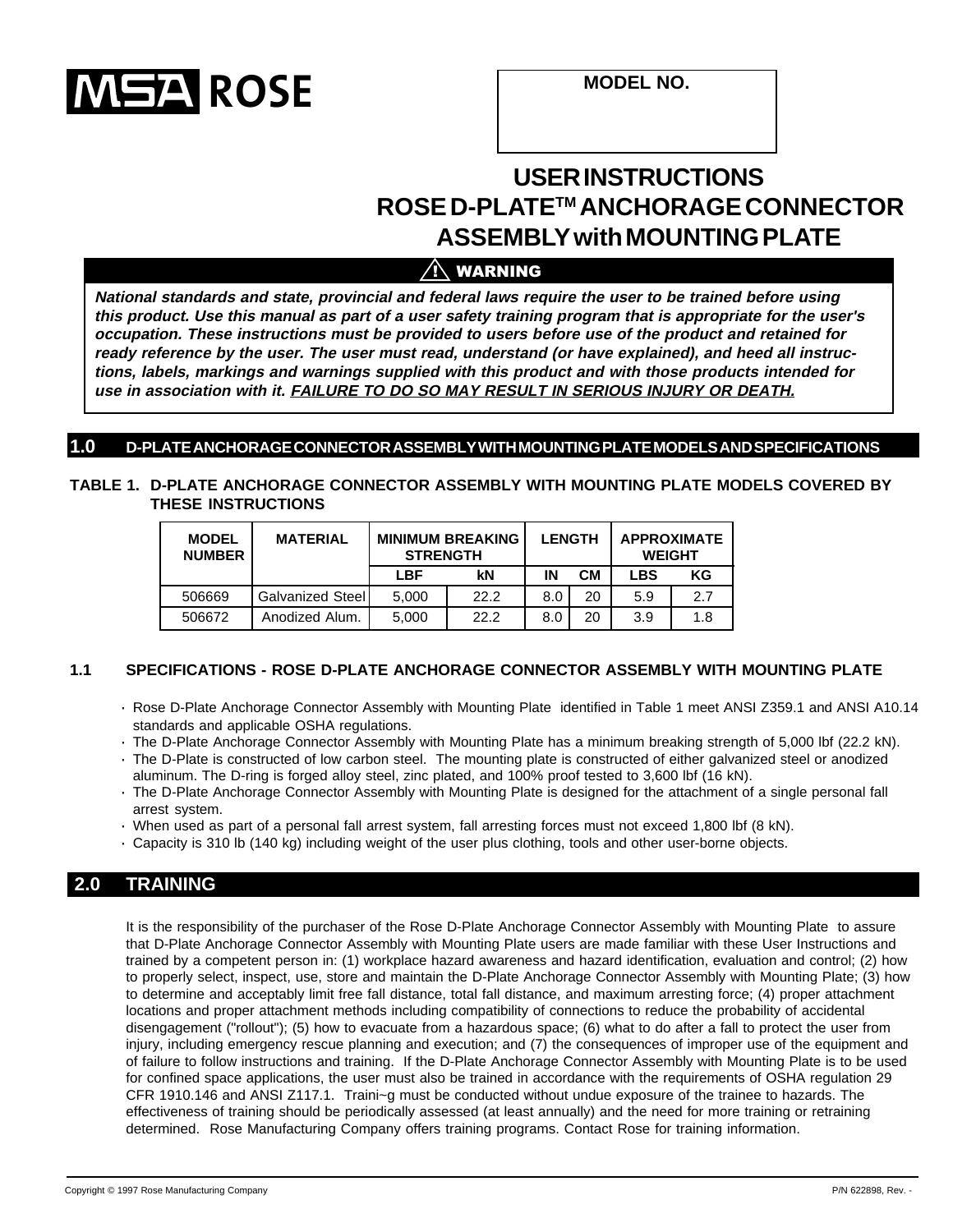### **3.0 HAZARDS IDENTIFICATION, EVALUATION AND CONTROL**

### $\sqrt{N}$  caution

**Do not use the Rose D-Plate Anchorage Connector Assembly with Mounting Plate unless a qualified person has inspected the workplace and determined that identified hazards can neither be eliminated nor exposures to them prevented.**

Prior to selecting personal protective equipment, the user must make a workplace assessment of hazards and conditions where the equipment is required. Such assessment must, at a minimum, identify the presence of:

- 
- 
- -
- · Flames · Environmental contaminants · Moving materials · Unstable/uneven surfaces<br>· Heat-producing operations · Sharp objects · Unguarded openings · Slippery surfaces
- Hot objects · Chemicals · Chemicals · Abrasive surfaces · Climatic factors
- Sparks · Clectrical hazards · Moving equipment · Weather factors
	-
	-
- 
- 
- 
- 
- $\cdot$  Heat-producing operations  $\cdot$  Sharp objects
- ·Confined space hazards

Foreseeable changes in any of these conditions, taken individually or collectively, must be identified. The materials and construction of the equipment must be considered in the selection process such that these workplace conditions are suitably addressed and responded to. The equipment must match the work situation and workplace environmental factors.

The workplace assessment must identify all paths of intended user movement and all hazards along such paths. The user must identify the required range of mobility in each hazard zone and note the location and distance to all obstructions in potential fall paths. Lateral obstructions which could be contacted in a pendular fall arrest must be noted. An assembly connecting a harness to an anchorage must be selected which will satisfactorily limit total fall distance and allow for dynamic elongation and activation distance of the assembly. If the D-Plate Anchorage Connector Assembly with Mounting Plate is to be used for confined space entry operations, the workplace assessment must comply with the requirements of OSHA regulation 29 CFR 1910.146 and ANSI Z117.1.

### **4.0 DESCRIPTION OF ROSE D-PLATE ANCHORAGE CONNECTOR ASSEMBLY WITH MOUNTING PLATE**

The Rose D-Plate Anchorage Connector Assembly with Mounting Plate Assembly with Mounting Plate is a component designed specifically for coupling a single personal fall arrest system to an anchorage. The Rose D-Plate Anchorage Connector Assembly with Mounting Plate Assembly with Mounting Plate is a permanent, overhead anchorage connector intended for use on such anchorages as beams or girders.

#### **4.1 D-PLATE ANCHORAGE CONNECTOR ASSEMBLY WITH MOUNTING PLATE COMPONENTS**



- **4.1.1 D-RING:** The Rose D-ring is a connection element that is compatible with Rose snaphooks and carabiners. The D-ring is attached to the anchorage structure by use of the mounting plate. When installed the D-ring will swivel freely in one axis to accommodate user movements.
- **4.1.2 D-PLATE:** The D-Plate Plate is a steel plate that is formed to accept the Rose D-ring and has been mounted to the Mounting Plate with Rose supplied fasteners.
- **4.1.3 MOUNTING PLATE:** The Mounting Plate is steel or aluminum designed to attach the D-Plate to a pre-drilled wall or column. Refer to section 8.2.2 for a list of user-supplied fasteners required for installation.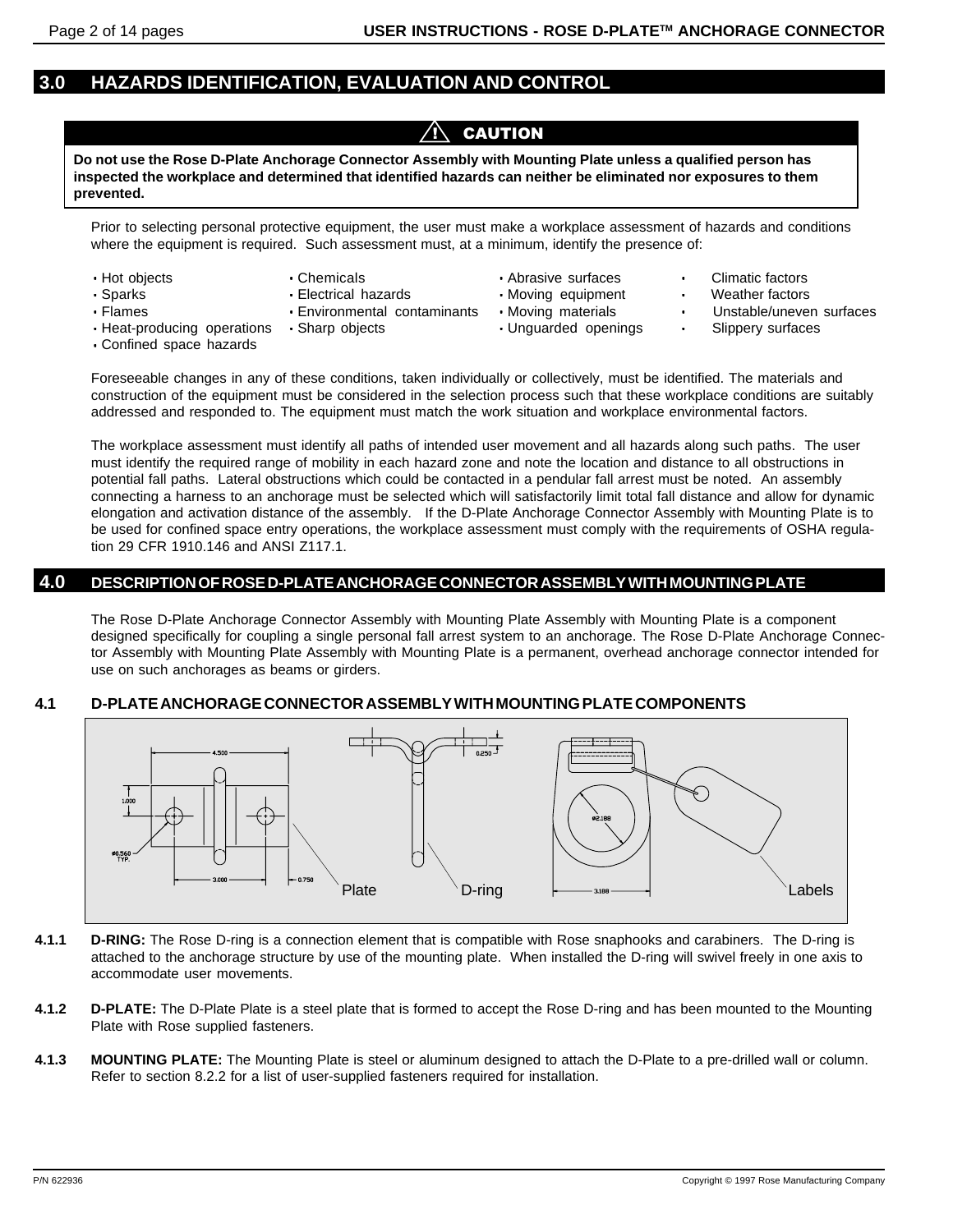#### **5.0 D-PLATE ANCHORAGE CONNECTOR ASSEMBLY W/MOUNTING PLATE SELECTION AND APPLICATIONS**

**5.1 PURPOSE OF ROSE D-PLATE ANCHORAGE CONNECTOR ASSEMBLY WITH MOUNTING PLATE:** The D-Plate Anchorage Connector Assembly with Mounting Plate is primarily a component of a personal fall arrest system, serving as an anchorage connector. It may also be used for work positioning, travel restriction, rescue, retrieval, evacuation and confined space entry/exit operations, depending on the associated system components used together with the D-Plate Anchorage Connector Assembly with Mounting Plate.

Use of the D-Plate Anchorage Connector Assembly with Mounting Plate must comply with these User Instructions and, further, is subject to approval under the user's safety rules and regulations and by the user's safety director, supervisor, or a qualified safety engineer. Be certain the selection of a D-Plate Anchorage Connector Assembly with Mounting Plate is suited for the intended use and work environment. If there is any conflict between these User Instructions and other directives or procedures of the user's organization, do not use the D-Plate Anchorage Connector Assembly with Mounting Plate until such conflicts are resolved. Consult all local, state, and federal Occupational Health and Safety Administration (OSHA) requirements for personal safety equipment. Also refer to the latest revision of ANSI Z359.1 and ANSI A10.14 standards for more information on Anchorage Connectors and associated system components. In Canada, refer to provincial and federal regulations.

- **5.2 USAGE LIMITATIONS:** The following applications limitations must be considered and planned for before using the Rose D-Plate Anchorage Connector Assembly with Mounting Plate :
- **5.2.1 PHYSICAL LIMITATIONS:** The D-Plate Anchorage Connector Assembly with Mounting Plate is designed for use by one person with a combined total weight no greater than 310 lbs (140 kg), including clothing, tools, and other user-borne objects.
- **5.2.2 CHEMICAL HAZARDS:** Acidic, alkaline, or other environments with harsh substances may damage the hardware elements of the D-Plate Anchorage Connector Assembly with Mounting Plate. If working in a chemically aggressive environment, consult Rose Manufacturing Company to determine which D-Plate Anchorage Connector Assembly with Mounting Plate material is better for your specific conditions. When working in the presence of chemicals, more frequent inspection of the D-Plate Anchorage Connector Assembly with Mounting Plate is required.
- **5.2.3 CORROSION:** Do not expose the D-Plate Anchorage Connector Assembly with Mounting Plate to corrosive environments for prolonged periods. Organic substances and salt water are particularly corrosive to metal parts. When working in corrosive environments, more frequent inspection, cleaning and drying of the D-Plate Anchorage Connector Assembly with Mounting Plate is required. See sections 9, 11 and 12 for cleaning and inspection details.
- **5.2.4 ELECTRICAL HAZARDS:** Use extreme caution when working near energyzed electrical sources. Metal hardware will conduct electric current. Maintain a safe working distance {preferably at least 10 ft (3 m)} from electrical hazards.
- **5.2.5 IMPACT FORCES:** Any D-Plate Anchorage Connector Assembly with Mounting Plate which has been subjected to the forces of arresting a fall must be immediately removed from service and marked as "UNUSABLE" until destroyed.

### **6.0 SYSTEMS REQUIREMENTS**

The D-Plate Anchorage Connector Assembly with Mounting Plate is one component of multi-component systems. Without the other necessary components, the D-Plate Anchorage Connector Assembly with Mounting Plate serves no useful purpose. There are several different types of systems for use at heights and in confined spaces.

- **6.1 SYSTEM TYPES:** Systems are classified according to their intended purposes. There are six classifications of systems which may be used individually or in combinations. The six basic systems classifications are:
	- Fall Arrest Personnel-riding Evacuation
	- Climbing protection Restraint Rescue
- 
- **6.1.1 FALL ARREST SYSTEMS:** A fall arrest system is an assembly of components and subsystems, including the necessary connectors, used to arrest the user in a fall from a working height and suspend the user until rescue can be effected. A fall arrest system must always include a harness and connecting means between the harness and an anchorage or anchorage connector. Such connecting means may consist of a lanyard, energy (shock) absorber, fall arrester (rope grab), lifeline, selfretracting lanyard or suitable combinations of these.
- **6.1.1.1 Lanyard Connecting Subsystem** is the term applied to an assembly, including the necessary connectors, which is comprised of a lanyard and a shock absorber. The lanyard and shock absorber are usually permanently coupled together along with self-locking snaphooks at each end. The subsystem is attached between the fall arrest attachment (back D-ring) of the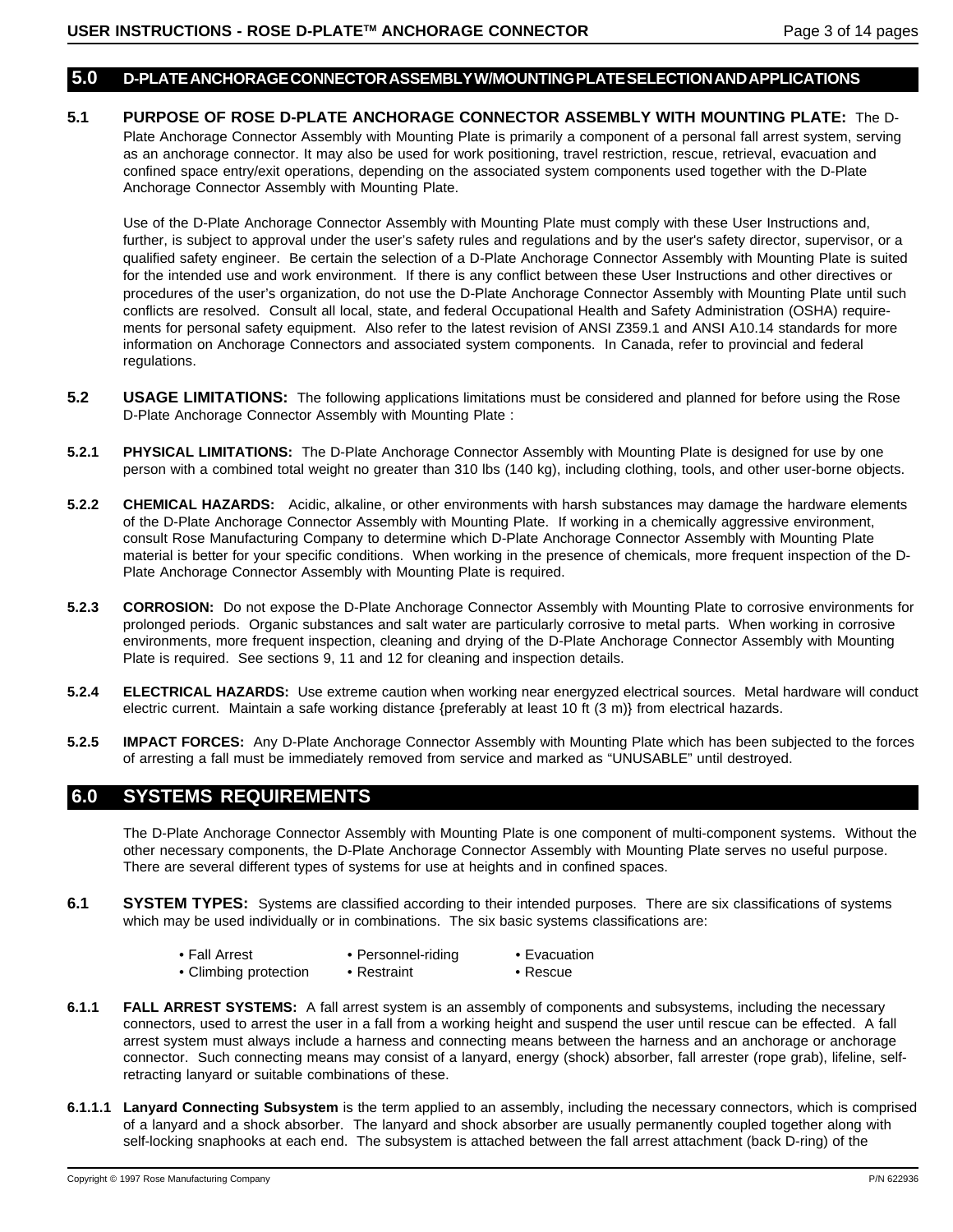harness and an anchorage or anchorage connector. **The Rose D-Plate Anchorage Connector Assembly with Mounting Plates identified in Table 1 are compatible for use with fall arrest lanyard connecting subsystems equipped with locking snaphooks up to 0.75 in (20 mm) gate opening size.**

**6.1.1.2 Fall Arrester Connecting Subsystem** is the term applied to an assembly, including the necessary connectors, which is comprised of a fall arrester (rope grab) and a vertical lifeline. Sometimes a lanyard or lanyard with integral shock absorber, including the necessary connectors, is connected to the rope grab. The vertical lifeline must have a lifeline tensioner (counterweight), a connector for anchoring it, and may have a shock absorber. The subsystem is attached between the fall arrest attachment (back D-ring) of the harness and an anchorage or anchorage connector. Fall arrester connecting subsystems are sometimes suitable for use in climbing protection systems. See section 6.1.2. **Rose D-Plate Anchorage Connector Assembly with Mounting Plates identified in Table 1 are suitable for use in fall arrester connecting subsystems.**



- **6.1.1.3 Self-Retracting Lanyard Connecting Subsystem** is the term applied to an assembly, including the necessary connectors, comprised of a self-retracting lanyard only or a self-retracting lanyard and added shock absorber at the point of attachment to the user's harness. The subsystem is attached between the fall arrest attachment (back D-ring) of the harness and an anchorage or anchorage connector. These subsystems are sometimes suitable for use in climbing protection systems. See section 6.1.2. **The Rose D-Plate Anchorage Connector Assembly with Mounting Plates identified in Table 1 are not suitable for use with self-retracting lanyard connecting subsystems.**
- **6.1.2 CLIMBING PROTECTION SYSTEMS:** A climbing protection system is an assembly of components and subsystems, including the necessary connectors, used to arrest the user in a fall from a working height and suspend the user until rescue can be effected. Such systems are used for climbing ladders and structures that are designed for climbing. They may either be temporary (portable) or permanent. Temporary climbing protection systems are described in sections 6.1.1.2 and 6.1.1.3. Permanent climbing protection systems are ones of the rigid rail type such as the Rose Dyna-Glideô systems. In those systems, a rigid rail is permanently attached to the structure to be climbed. A fall arrester device is attached to and glides on the rail to permit ascent and descent. It quickly locks in case of a fall. The Dyna-Glide fall arrester is attached between the front attachment (chest D-ring) of a Rose Pullover harness and the fall arrester by use of a carabiner. Contact Rose for more information about Dyna-Glide climbing protection systems. **The Rose D-Plate Anchorage Connector Assembly with Mounting Plates identified in Table 1 may be used in certain temporary climbing protection systems.**
- **6.1.3 RESTRAINT SYSTEMS:** A restraint system is an assembly of components and subsystems, including the necessary connectors, used to:
	- (a) stabilize and partially support the user at an elevated work location and allow free use of both hands. This type of restraint system is referred to as a work positioning system or, simply, a positioning system.
	- (b) restrict the user's motion so as to prevent reaching a location where a fall hazard exists. This type of system is referred to as a travel restriction system.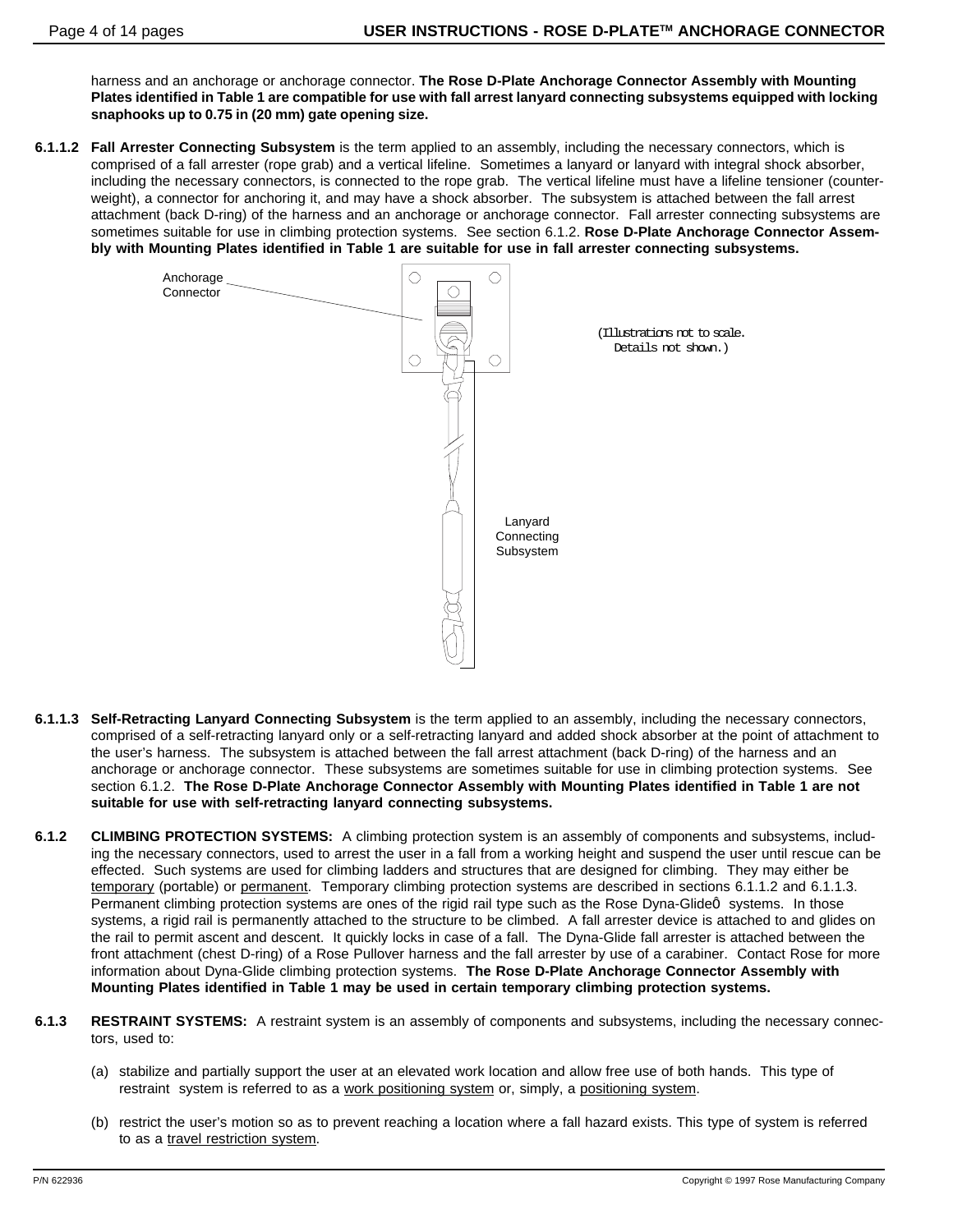A positioning system includes a harness and connecting means between the harness and an anchorage or anchorage connector. Such connecting means usually consists of a positioning lanyard which is connected to both hip D-rings and wraps around or connects to an anchorage or anchorage connector. A positioning system must always be backed up by a fall arrest system. A travel restriction system consists of a harness and a fixed-length or adjustable-length lanyard connected between any one of the harness D-rings and an anchorage or anchorage connector. **The Rose D-Plate Anchorage Connector Assembly with Mounting Plates described by these instructions are suitable for use in restraint systems.**

- **6.1.4 PERSONNEL-RIDING SYSTEMS:** A personnel-riding system is an assembly of components and subsystems, including the necessary connectors, used for lifting and lowering a worker to and from a work station which is not accessible by other preferred means, and potentially for positioning the worker while at that work station. Personnel-riding systems are of two general types, namely: (a) the mobile supported aerial platform type (e.g. manually- and self-propelled platforms and vehicle-mounted platforms), and (b) suspended personnel hoisting type (e.g. suspended scaffolds, suspension seats, and suspension harnesses). A harness must be used in both of these different systems; however, the way it is used will differ. When working on mobile supported aerial platforms, the user should use a restraint system (see section 6.1.3) anchored to the platform to provide restraint against falling from the platform. When working with the suspended personnel hoisting type of system, the user must employ a fall arrest system of either the self-retracting lanyard type or the fall arrester (rope grab) type. It is permissible to use a harness as a suspension harness for making access to the work station if the access time is of very short duration and the use of a suspension seat is not possible. **The Rose D-Plate Anchorage Connector Assembly with Mounting Plates identified in Table 1 msy be used in certain personnel-riding systems.** Do not use a harness for fully suspended work positioning. Contact Rose for separate instructions on the associated equipment used in personnel-riding systems.
- **6.1.5 RESCUE SYSTEMS:** A rescue system is an assembly of components and subsystems, including the necessary connectors, used for moving an incapacitated or isolated person from a hazardous place to a safe place under alert or emergency conditions. An isolated person is one who has no available means of access to a safe place or is physically stranded or trapped. Rescue systems require actions of specially trained rescuers to effect the rescue of the incapacitated or isolated person. When rescuing a person who is wearing a harness, it is generally best to connect the rescue line to the chest D-ring. Alternatively, it is acceptable (but less desirable) to connect the rescue line to both of the shoulder D-rings using a "Y" retrieval lanyard. If the harness being used by the person being rescued has neither a chest D-ring nor shoulder D-rings, the back D-ring may be used as a last resort to connect the rescue line. Rose strongly recommends that the user select a harness with a chest D-ring to provide for rescue. **The Rose D-Plate Anchorage Connector Assembly with Mounting Plates identified in Table 1 may be used in certain rescue applications.**
- **6.1.6 EVACUATION SYSTEMS:** An evacuation system is an assembly of components and subsystems, including the necessary connectors, employed by the user to move, unassisted by others, from a hazardous place to a safe place under alert or emergency conditions. An evacuation system consists of a harness and connecting means between the harness and an anchorage or anchorage connector. Such connecting means may consist of: (a) the Rose Dynescapeô Automatic Descender, (b) the Rose DynescapeÔ Manual Descender, or (c) the Rose FallblocÔ System. See the separate instructions for this equipment. **The Rose D-Plate Anchorage Connector Assembly with Mounting Plates identified in Table 1 may be used in certain evacuation systems.**
- **6.1.7 COMBINATIONS OF SYSTEMS:** Systems for fall arrest, restraint, climbing protection, personnel-riding, rescue and evacuation are often used in combination. For example, positioning type restraint systems must be backed up by a separate and independent fall arrest system. Hands-on training is required to obtain the necessary information and skills needed to work with combinations of systems. Refer to the separate instructions accompanying the several components and subsystems necessary to make up these systems.

#### **6.2 COMPATIBILITY OF SYSTEM PARTS**

- **6.2.1 COMPATIBILITY OF COMPONENTS AND SUBSYSTEMS:** Rose D-Plate Anchorage Connector Assembly with Mounting Plates are designed to be used with Rose approved components and connecting subsystems. Use of the D-Plate Anchorage Connector Assembly with Mounting Plate with products made by others that are not approved in writing by Rose may adversely affect the functional compatibility between system parts and the safety and reliability of the complete system. Connecting subsystems must be suitable for use in the application (e.g. fall arrest, climbing protection, restraint, rescue or evacuation). Rose Manufacturing Company produces a complete line of connecting subsystems for each application. Contact Rose for further information. Refer to the manufacturer's instructions supplied with the component or connecting subsystem to determine suitability. For fall arrest applications using Rose D-Plate Anchorage Connector Assembly with Mounting Plates, the maximum fall arrest force must not exceed 1,800 lbf (8 kN). Contact Rose Manufacturing Company with any questions regarding compatibility of equipment used with the Rose D-Plate Anchorage Connector Assembly with Mounting Plates.
- **6.2.2 COMPATIBILITY OF CONNECTORS:** Connectors, such as D-rings, snaphooks, and carabiners, must be rated at 5,000 lbf (22 kN) minimum breaking strength. Rose connectors meet this requirement. Connecting hardware must be compatible in size, shape, and strength. Non-compatible connectors may accidentally disengage ("rollout"). Always verify that the connecting snaphook or carabiner and the D-ring on the harness or anchorage connector are compatible. Use only self-closing, self-locking snaphooks and carabiners (as defined and required by ANSI Z359.1).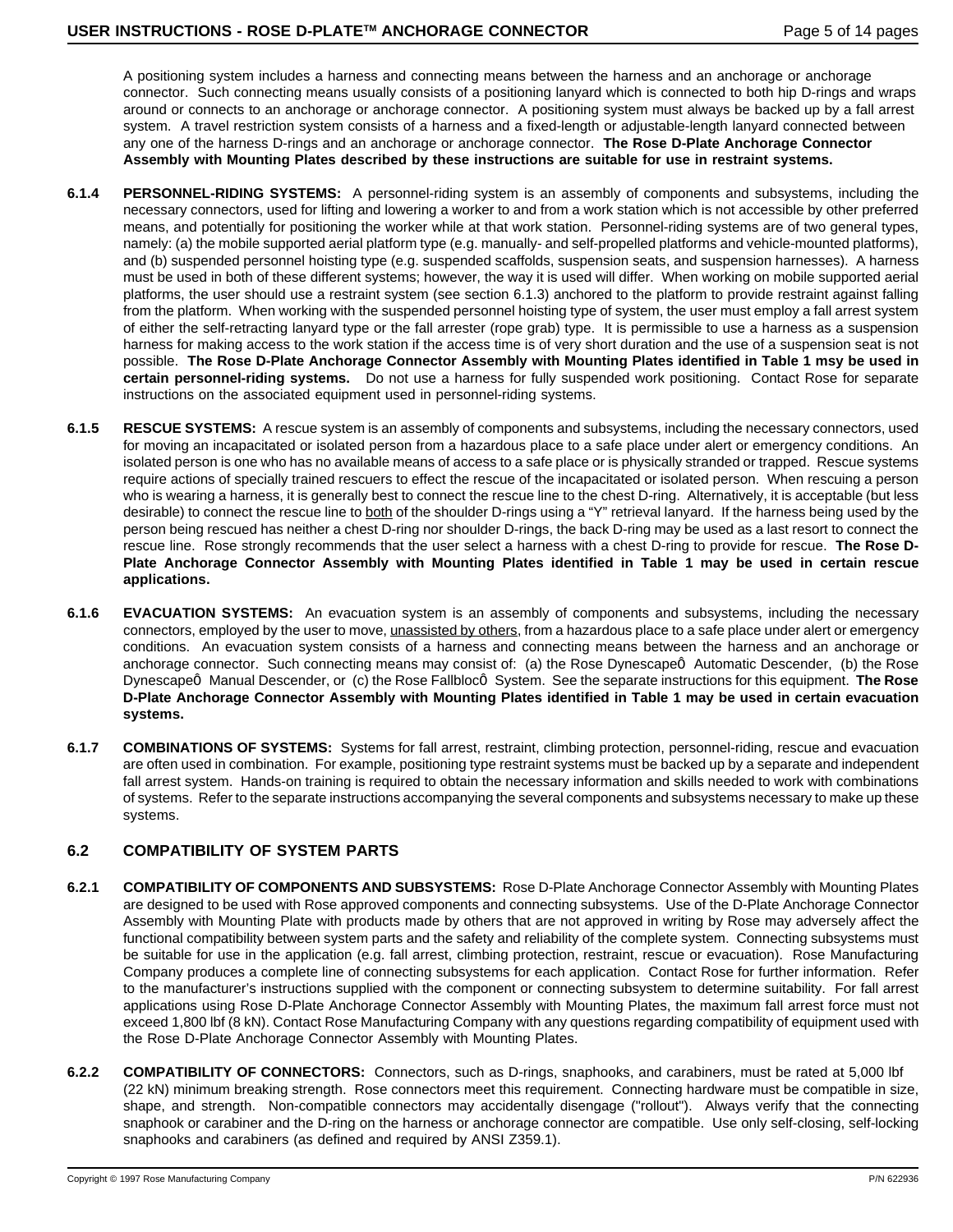**6.2.3 ANCHORAGES AND ANCHORAGE CONNECTORS:** Anchorages for personal fall arrest systems must have a strength capable of supporting a static load, applied in directions permitted by the system, of at least: (a) 3,600 lbf (16 kN) when certification exists, or (b) 5,000 lbf (22.2 kN) in the absence of certification. See ANSI Z359.1 for definition of certification. When more than one personal fall arrest system is attached to an anchorage, the anchorage strengths set forth in (a) and (b) must be multiplied by the number of systems attached to the anchorage. See ANSI Z359.1, section 7.2.3. This requirement is consistent with OSHA requirements under 20 CFR 1910, Subpart F, Section 1910.66, Appendix C. In addition, it is recommended that the user of personal fall arrest systems refer to ANSI Z359.1, Section 7, for important considerations in equipment selection, rigging, use, and training.

### **7.0 PLANNING THE USE OF SYSTEMS**

Perform the hazard identification and evaluation described in section 3 of these instructions. Then plan the system(s) before starting work. Consider all possible paths of user movement and all factors that could affect the user's safety before, during, and after a fall anywhere along these paths. A qualified person must select the components, materials, anchorage and anchorage connectors to match the system application, the work, workplace hazards, and the environment. Consider the following points when planning the system(s).

- **7.1 ANCHORAGE AND ANCHORAGE CONNECTOR SELECTION:** Determine the necessary locations of anchorages to assure that the user will be continuously connected when exposed to hazards of falling. Select anchorages that are stable and have the strength required by section 6.2.3 of these instructions. Carefully select the locations of the anchorages to: (a) reduce possible free fall distance, (b) prevent swing fall hazards, and (c) provide clear space in the potential fall paths to avoid striking an object. Do not select anchorage locations that will require the user to work above them as this will increase the potential free fall and total fall distances. Plan the types of anchorage connectors that will need to be selected and refer to these instructions.
- **7.2 FREE FALL DISTANCE, TOTAL FALL DISTANCE, AND SYSTEM ELONGATION:** Personal fall arrest systems must be selected and rigged to ensure that potential free fall distances will never exceed 6 ft (1.8 m) as required by OSHA and ANSI Z359.1. [In Canada, free fall distance is limited to 5 ft (1.5 m) by regulation. ANSI A10.14 also restricts free fall distance to 5 ft (1.5 m).] See separate instructions for connecting subsystems to determine the deceleration distance and dynamic elongation which must be allowed for in the space of potential fall paths. Total fall distance is the sum of free fall distance and deceleration distance. Dynamic elongation of the system (temporary elastic stretch of connecting components and subsystems) must be added to total fall distance and clearance allowed.
- **7.3 USER MOVEMENTS:** Identify all necessary movements of the user and the materials and equipment needed to perform the planned work. Plan for avoidance of the crossing or tangling of connecting subsystems of two or more workers. Anticipate user

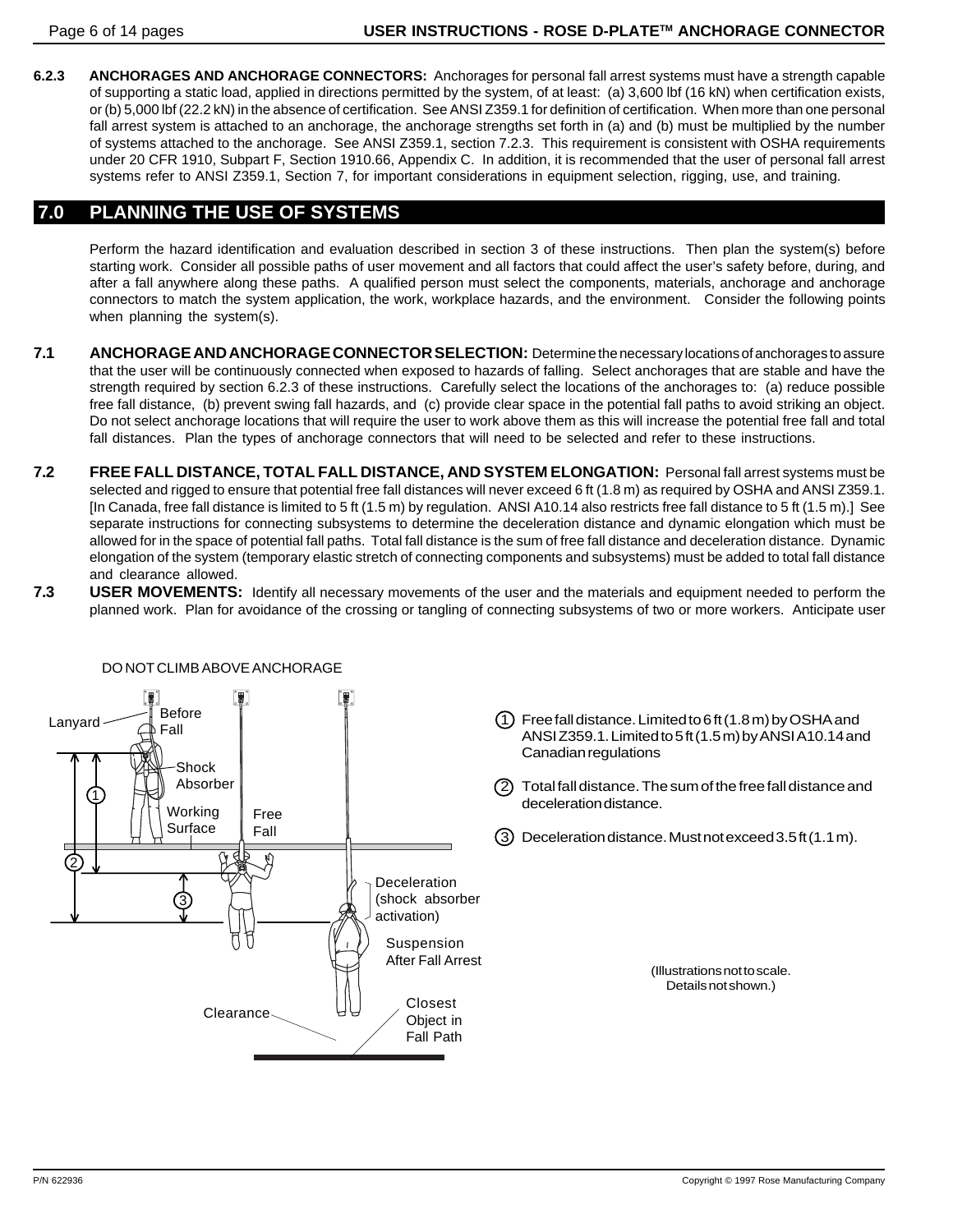movements that might introduce hazards of the connecting subsystem passing under, about or between body parts or invite the user to clamp, knot or otherwise prevent the connecting subsystem from functioning properly. Establish controls to prevent these occurrences.

**7.4 PENDULUM (SWING) FALLS:** Swing falls can occur when the system is not anchored directly above the user. The force of striking an object in a pendular motion can cause serious injury. Always minimize swing falls by working as directly below the anchorage point as possible.



**7.5 ANCHORAGE LOADING:** The specific application will determine potential directions of loading. Perform a workplace assessment in accordance with section 3 and limit exposure to swing falls in accordance with section 7.4 to avoid side loading situations.

#### $\bigwedge$  caution

**The D-Plate Anchorage Connector Assembly with Mounting Plate is not suited for supporting side loads. Installation must be planned so that potential fall arrest loads are applied vertically and directly below the anchorage connector.**

- **7.5.1 FALL ARREST:** In fall arrest applications, the D-Plate Anchorage Connector Assembly with Mounting Plate should be mounted to a vertical anchorage structure with the D-ring hanging straight down when properly assembled to the anchorage. In this position the D-ring is free to swing from side to side about the long axis of the D-ring slot. Care should be taken to mount the D-Plate Anchorage Connector Assembly with Mounting Plate so that user movement does not cause loading other than straight down from the point of attachment.
- **7.5.2 RESTRAINT:** In restraint applications, the D-Plate Anchorage Connector Assembly with Mounting Plate may be mounted on a verticle surface such as a verticle column of sufficient strength as defined in section 7.1.
- **7.6 CLEAR SPACE IN FALL PATH:** Make certain that enough clearance is available in all potential fall paths to prevent striking an object. The amount of clearance needed depends upon the type of connecting subsystem used, and the location of the anchorage. Consult the manufacturer's instructions for the particular connecting subsystem or component for clearance needed.
- **7.7 HAZARDS IDENTIFIED IN WORKPLACE ASSESSMENT:** All hazards of the type set forth in section 3 of these instructions must be addressed and suitable controls planned and implemented. For example, if work must be performed near unavoidable sharp edges, plan to protect against cutting by use of heavy padding or other means of covering the sharp edge.
- **7.8 RESCUE AND EVACUATION:** The user must have a rescue plan and the means at hand to implement it. The plan must take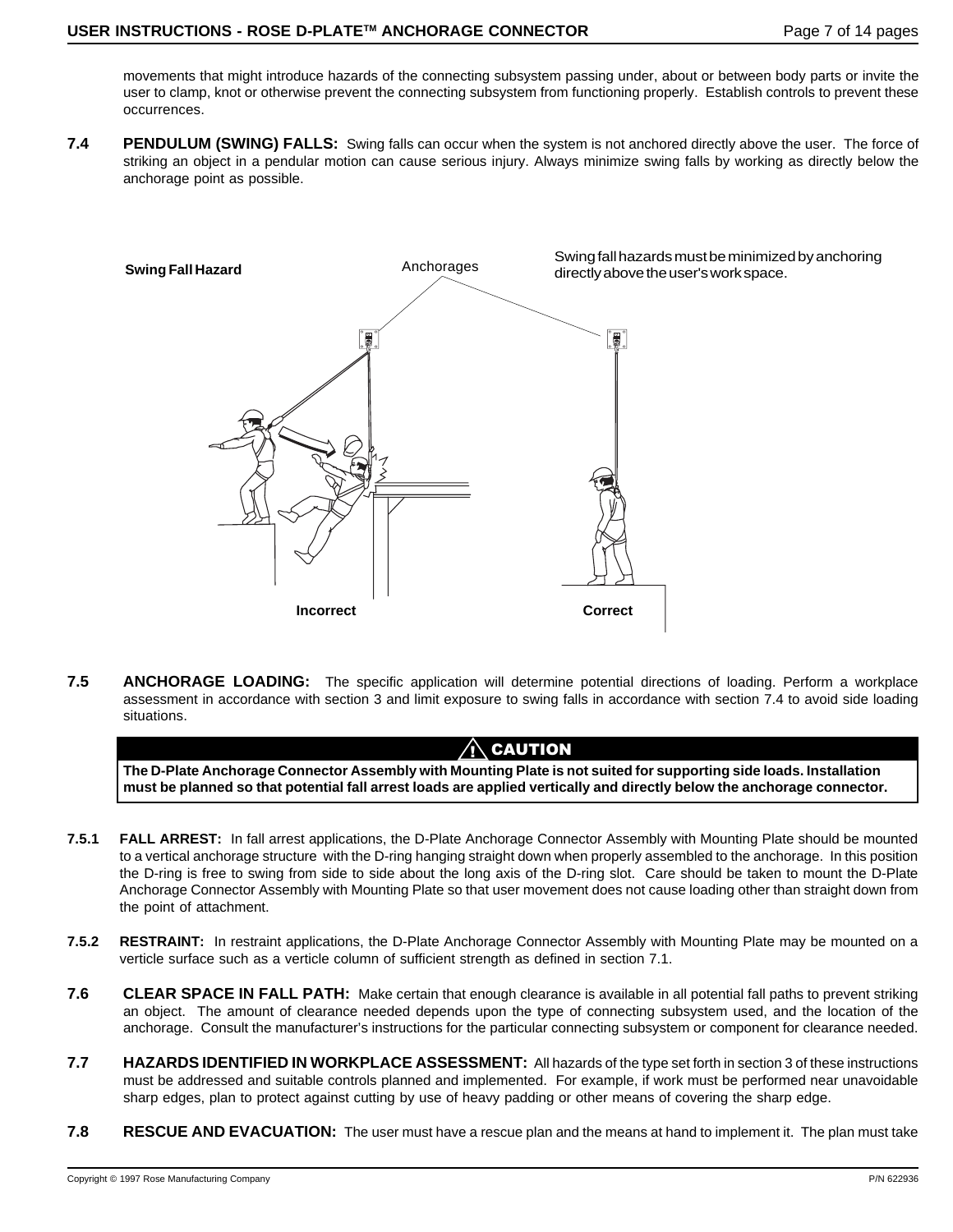into account the equipment and special training necessary to effect prompt rescue under all foreseeable conditions. If the rescue be from a confined space, the provisions of OSHA regulation 1910.146 and ANSI Z117.1 must be taken into account. Although a rescue plan and the means to implement it must always be in place, it is a good idea to provide means for evacuation without assistance of others. This will usually reduce the time to get to a safe place and reduce or prevent the risk to rescuers.

 **8.0 USAGE**

**8.1 D-PLATE ANCHORAGE CONNECTOR ASSEMBLY WITH MOUNTING PLATE INSPECTION BEFORE EACH USE:** Inspect the D-Plate Anchorage Connector Assembly with Mounting Plate to verify that it is in serviceable condition. See section 11 for inspection details. Do not use D-Plate Anchorage Connector Assembly with Mounting Plate if inspection reveals an unsafe condition.

#### **8.2 INSTALLATION OF THE D-PLATE ANCHORAGE CONNECTOR ASSEMBLY WITH MOUNTING PLATE**

**8.2.1 ANCHORAGE PREPARATION:** Begin by preparing the anchorage (e.g. wall, column, etc.). The anchorage should be clean and dry before installing the D-Plate Anchorage Connector Assembly with Mounting Plate. Holes must be drilled into the anchorage that match the pattern of the mounting plate and the diameter of the mounting plate holes and the size of the usersupplied bolts. See sections 3 and 7 for considerations in locating the anchorage connectors for the work to be performed. See section 4 for the mounting plate hole pattern.

**When installing or removing the D-Plate Anchorage Connector Assembly with Mounting Plate, limit exposure to fall hazards. A separate independent fall arrest system may be required.**

**8.2.2 USER SUPPLIED FASTENERS:** The user must select and obtain the appropriate fasteners to attach the D-Plate Anchorage Connector Assembly with Mounting Plate. Refer to the illustrations in section 8.2.3.

#### **8.2.2.1 For W-beams: For Concrete Walls:**

- · Two (2) Grade-5 bolts, 0.5 in (13 mm) diameter, of length sufficient to reach through the plate, beam flange and lock washer.
	- · Four (4) SAE-type flat washers, 0.5 in (13 mm) nominal inside diameter.
	- · Two (2) lock nuts, 0.5 in (13 mm) with threads to match the Grade-5 bolts.

### **For Columns:**

#### **8.2.2.2 For S-beams:**

- · Two (2) Grade-5 bolts, 0.5 in (13 mm) diameter, of length sufficient to reach through the plate, beam flange, tapered washer and lock washer.
	- · Two (2) tapered (angle) washers, 0.5 in (13 mm) nominal inside diameter.
	- · Four (4) SAE-type flat washers, 0.5 in (13 mm) nominal inside diameter.
	- · Two (2) lock nuts, 0.5 in (13 mm) with threads to match the Grade-5 bolts.

#### **8.2.3 INSTALLATION SEQUENCE:**

- **Step 1:** Hold the mounting plate and D-ring assembly in position and aligned to the pre-drilled holes in the vertical anchorage.
- **Step 2:** Assemble a bolt up through the plate, flange, angle washer (when needed for S-beam installations), lock washer and nut. Hand tighten the nut onto the bolt. Repeat this process for the other bolt. Be sure there is a bolt, washers and nut for every hole in the mounting plate.
- **Step 3:** Tighten each nut to 7 ft lb (9 N m) torque.
- **Step 4:** Inspect the installation. Verify that all components are present and correctly mounted. The D-ring must move freely on the mounting plate.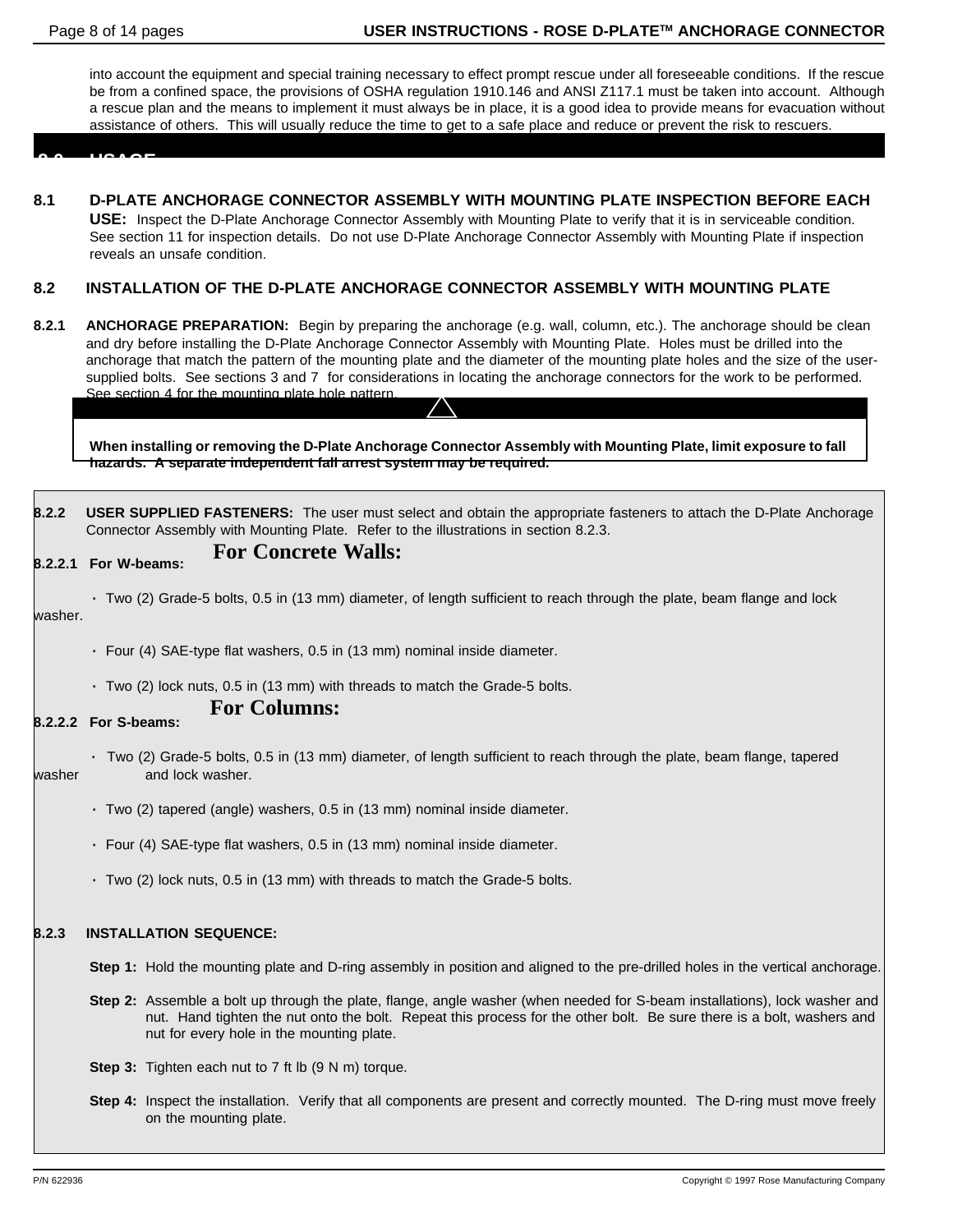#### **INSTALLATION DIAGRAM**



**• Do not leave the D-Plate Anchorage Connector Assembly with Mounting Plate installed in environments which could cause damage or deterioration to the product. Refer to sections 9, 11 and 12 for care and inspection details.**

! CAUTION

- **Do not leave unattended loads on the D-Plate Anchorage Connector Assembly with Mounting Plate.**
- **Do not use on cinder block walls.**

**9.0 CARE, MAINTENANCE AND STORAGE**

- **Do not use unless a qualified person hase designed and inspected the system.**
- **8.3 MAKING CONNECTIONS:** When using a snaphook or carabiner to connect to an anchorage or when coupling components of the system together, be certain accidental disengagement ("rollout") cannot occur. Rollout is possible when interference between a carabiner and the mating connector causes the carabiner's gate or keeper to accidentally open and release. Rollout occurs when a carabiner is snapped into an undersized ring such as an eye bolt or other non-compatibly shaped connector. Only self closing, self-locking snaphooks and carabiners should be used to reduce the possibility of rollout when making connections. Do not use snaphooks or connectors that will not completely close over the attachment object. Do not make knots in a lanyard. Do not hook a lanyard back onto itself. Snaphooks and carabiners must not be connected to each other. Do not attach two snaphooks or carabiners into one D-ring. Do not attach snaphooks or carabiners directly to a horizontal lifeline. Always follow the manufacturer's instructions supplied with each system component.
- **8.4 REMOVAL OF THE D-PLATE ANCHORAGE CONNECTOR ASSEMBLY WITH MOUNTING PLATE:** Before attempting removal of the D-Plate Anchorage Connector Assembly with Mounting Plate, disconnect all loads and attachment elements from the Anchorage Connector D-ring. Return the D-Plate Anchorage Connector Assembly with Mounting Plate to the appropriate person in the user's organization for cleaning, inspection and storage.
- **9.1 CLEANING INSTRUCTIONS:** Clean the D-Plate Anchorage Connector Assembly with Mounting Plate with a solution of water and mild laundry detergent. Dry hardware with a clean cloth and hang to air dry. Do not speed dry with heat. Excessive accumulation of dirt, paint or other foreign matter may prevent proper function of the D-Plate Anchorage Connector Assembly with Mounting Plate. Questions concerning D-Plate Anchorage Connector Assembly with Mounting Plate conditions and cleaning should be directed to Rose Manufacturing Company.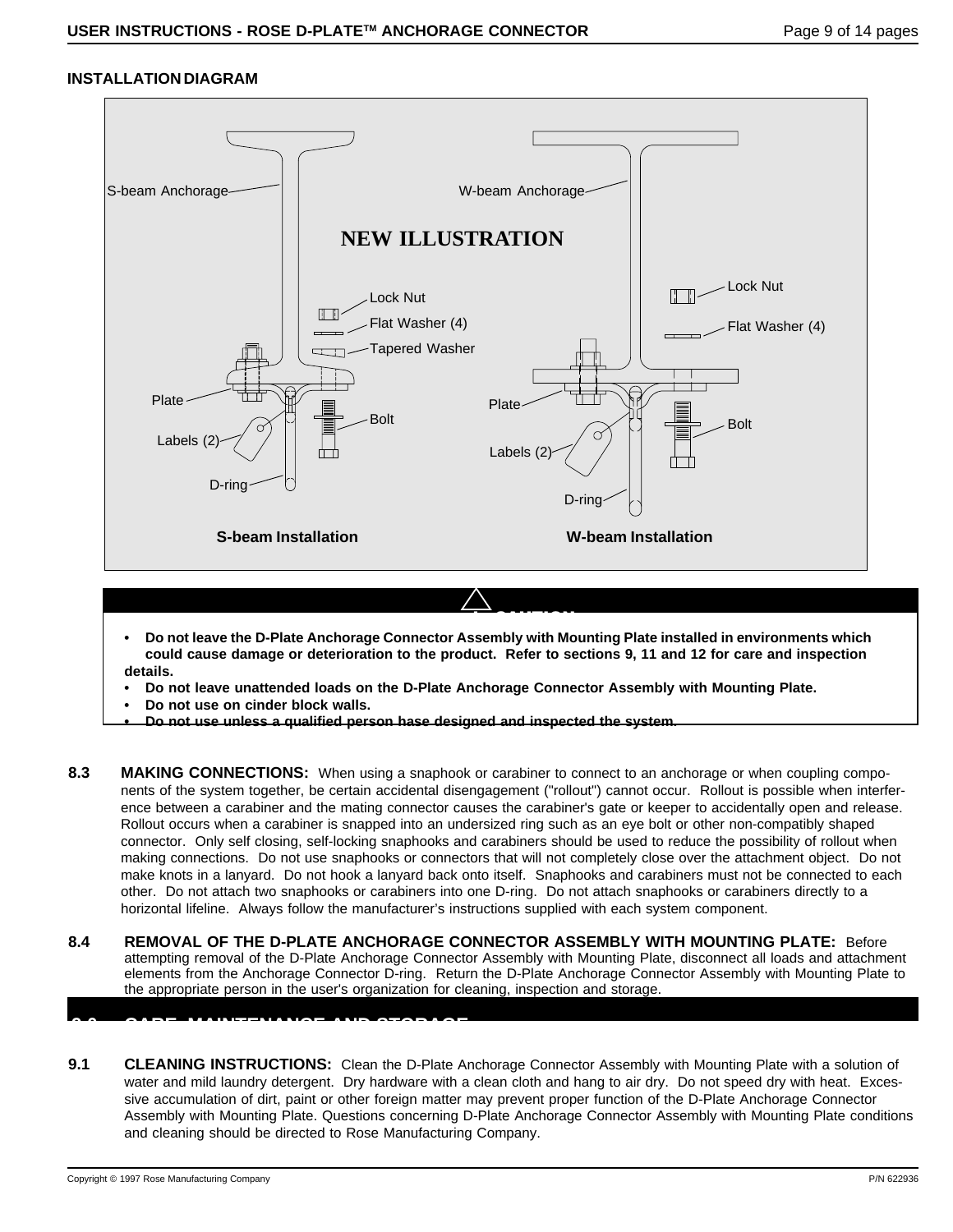- **9.2 MAINTENANCE AND SERVICE:** Equipment which is damaged or in need of scheduled maintenance must be tagged as "UNUSABLE" and removed from service. Corrective maintenance (other than cleaning) and repair, such as replacement of elements, must be performed by Rose. Do not attempt repairs.
- **9.3 STORAGE:** Store the D-Plate Anchorage Connector Assembly with Mounting Plate in a cool, dry and clean place out of direct sunlight. Avoid areas where heat, moisture, light, oil, and chemicals or their vapors or other degrading elements may be present. Equipment which is damaged or in need of scheduled maintenance should not be stored in the same area as usable equipment. Heavily soiled, wet, or otherwise contaminated equipment should be properly maintained (e.g. dried and cleaned) prior to storage. Prior to using equipment which has been stored for long periods of time, a Formal Inspection should be

### **10.0 MARKINGS AND LABELS**

**10.1** The following labels must be present, legible and securely attached to the D-Plate Anchorage Connector Assembly with Mounting Plate. The Formal Inspection Grid must be punched with a date (month/year) within the last six months. If not, remove the D-Plate Anchorage Connector Assembly with Mounting Plate from use and mark it as "UNUSABLE" until a Formal Inspection is performed in accordance with section 12. See section 4 for location of labels.

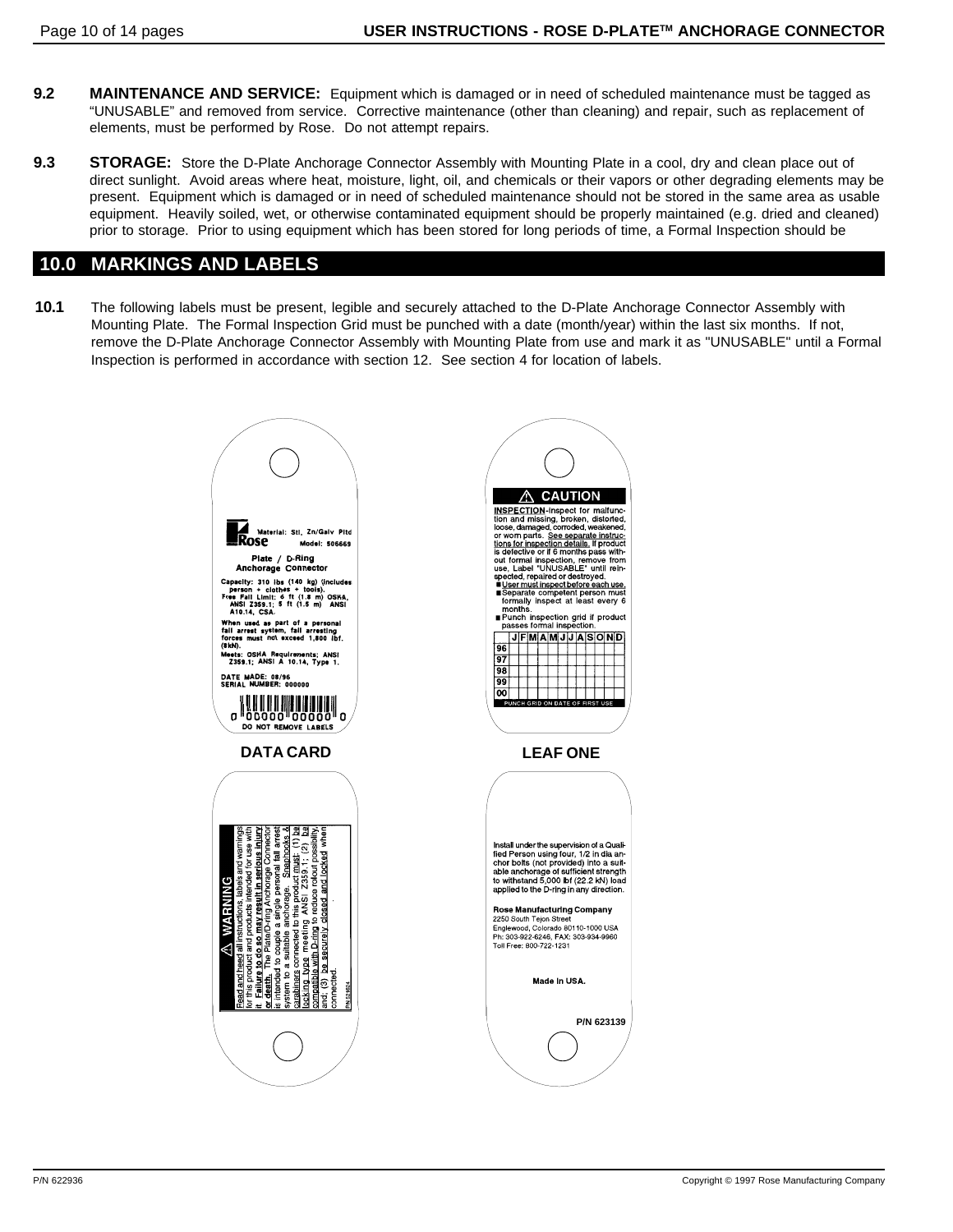**11.0 INSPECTION BEFORE EACH USE**

**11.1 INSPECTION FREQUENCY:** The D-Plate Anchorage Connector Assembly with Mounting Plate must be inspected by the user before each use and, additionally, by a competent person other than the user at intervals of no more than six months. The competent person inspection is referred to as Formal Inspection. See section 12 for Formal Inspection procedures.

! CAUTION

**If the D-Plate Anchorage Connector Assembly with Mounting Plate has been subjected to fall arrest or impact forces, it must be immediately removed from service and marked as "UNUSABLE" until destroyed.**

#### **11.2 INSPECTION STEPS**

- **Step 1:** Inspect the D-Plate Anchorage Connector Assembly with Mounting Plate labels to verify that they are present and legible. See section 4 for location of labels for each model. See section 10 for the specific labels that should be present and the information contained on those for the model number shown on page one (1) of these instructions. Check the Formal Inspection Grid to be sure a Formal Inspection has been performed within the last six months. If the Grid does not indicate that a Formal Inspection has been performed within the last six months (by being punched), or if any labels are missing or illegible, remove the D-Plate Anchorage Connector Assembly with Mounting Plate from use and mark it as "UNUSABLE" until a Formal Inspection is performed by a competent person.
- **Step 2:** Inspect the D-ring, D-plate, Mounting Plate, Rose and user supplied fasteners for deformation, fractures, cracks, corrosion, deep pitting, sharp edges, cuts, deep nicks, and evidence of excessive heat or chemical exposures.
- **Step 3:** Inspect the anchorage wall or column for evidence of cracking, fracturing, breakdown of concrete structure
- **Step 4:** Inspect the plastic labels for their presence and legibility.
- **Step 5:** Inspect each component and subsystem of the complete system in accordance with the associated manufacturer's instructions. See section 6 for a description of the make-up of the different types of subsystems and systems.
- **11.3** CORRECTIVE ACTION: When inspection in accordance with section 11.2 reveals signs of inadequate maintenance, the D-Plate Anchorage Connector Assembly with Mounting Plate must be immediately removed from service and marked as "UNUSABLE" until destroyed or subjected to corrective maintenance by the user's organization in accordance with section 9. Defects, damage, excessive wear, malfunction, and aging are generally not repairable. If detected, immediately remove the D-Plate Anchorage Connector Assembly with Mounting Plate from use and mark it as "UNUSABLE' until destroyed. For final disposition, submit the D-Plate Anchorage Connector Assembly with Mounting Plate to a competent person who is authorized to perform Formal Inspection. If there is any question as to repairability, contact Rose or a service center authorized in writing by Rose before further use of the product.

**Only Rose Manufacturing Company or parties authorized in writing may make repairs to this equipment.**

## **12.0 FORMAL INSPECTION**

- **12.1 FORMAL INSPECTION FREQUENCY:** The D-Plate Anchorage Connector Assembly with Mounting Plate must be formally inspected by a competent person other than the user at intervals of no more than six months. (The qualifications of a competent person are established by OSHA.) If the product is exposed to severe working conditions, more frequent formal inspections may be required. The frequency of inspection by a competent person should be established by the user's organization based on such factors as the nature and severity of workplace conditions, modes of use, and exposure time of the equipment. The competent person should perform a methodical and thorough visual and tactile inspection by following the inspection procedure in section 12.3. The inspection results should be recorded in the Formal Inspection Log and retained for reference. In addition, if the D-Plate Anchorage Connector Assembly with Mounting Plate passes Formal Inspection, the competent person, using a ballpoint pen, should punch the date (month and year) of Formal Inspection on the grid supplied with the labels on each product. The user should never punch this grid; however, the user should check it before each use to be sure a Formal Inspection has been performed within the last six months.
- **12.2 CONTROL OF EQUIPMENT:** The user's organization should establish and enforce a policy and procedure whereby any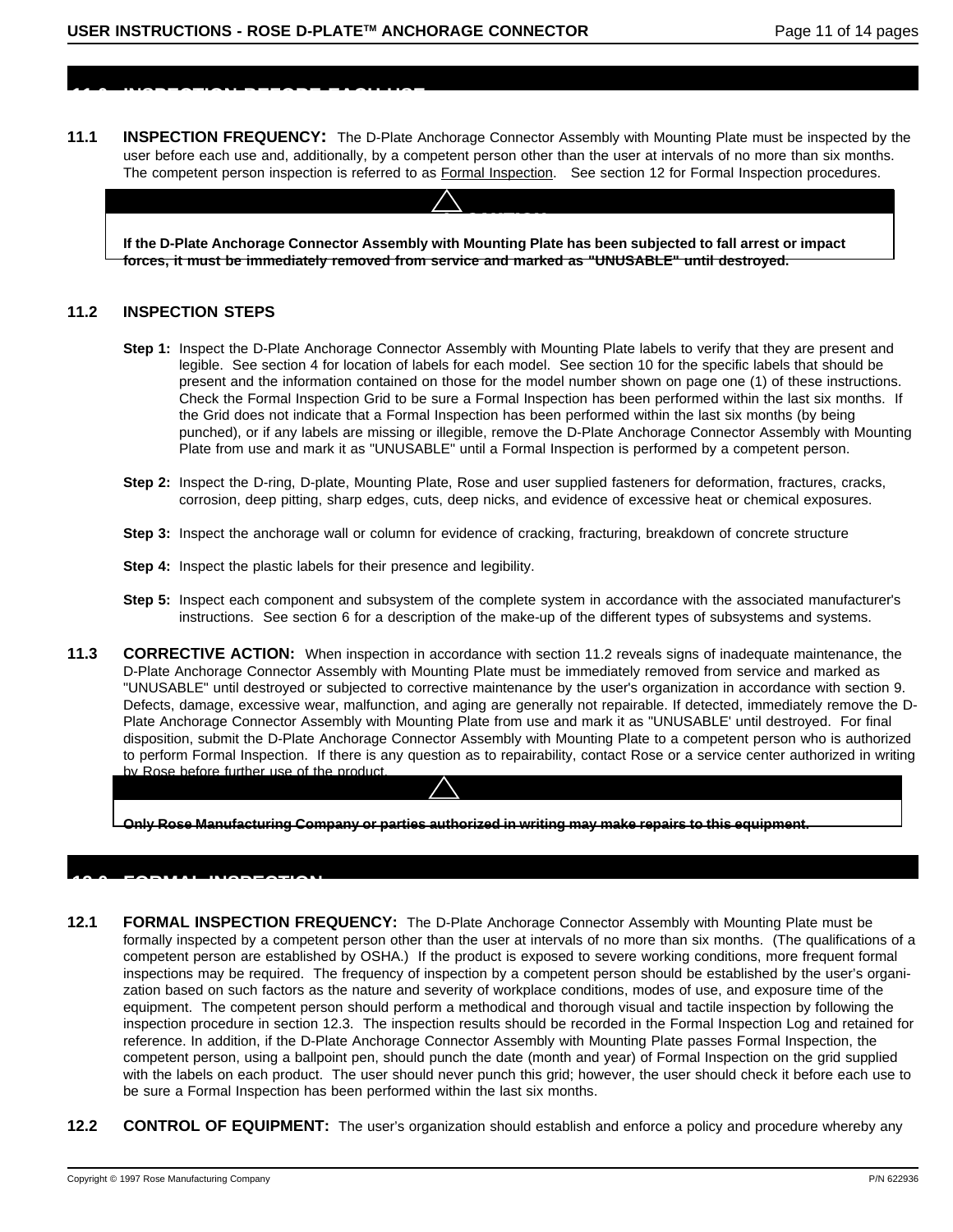D-Plate Anchorage Connector Assembly with Mounting Plate that is found to be defective, damaged, or in need of maintenance be immediately removed from use, marked as "UNUSABLE" and immediately thereafter submitted to custody of the competent person responsible for Formal Inspection. This has the benefits that: 1) defective equipment is secured from further use until proper action is taken; 2) uniform standards are applied for determining whether the equipment is acceptable or not acceptable for further use; 3) uniform methods of cleaning and other maintenance are applied; and 4) there is a central point for evaluation of conditions that may be recurring and require preventive measures such as coordination with the equipment manufacturer, selection of alternate equipment, additional training of equipment users, or changes to the workplace conditions.

**12.3 FORMAL INSPECTION PROCEDURE:** The Formal Inspection Procedure is similar to the user's inspection before each use described in section 11. However, it differs in three important respects, namely: 1) it is performed by a competent person other than the user who is trained and authorized to perform Formal Inspection for the user's organization; 2) it is more detailed and is methodically recorded on a Formal Inspection Log that is kept on file for future reference; and 3) it results in final disposition of the equipment as either "acceptable" or as "not acceptable" followed by destruction of the product.

There are three forms that are important to the Formal Inspection Procedure. They are the Formal Inspection Diagram ("DIAGRAM"), the Formal Inspection Log ("LOG"), and the Formal Inspection Checklist and Codes ("CHECKLIST"). These forms relate and refer to each other so it is necessary to understand their purposes and uses before discussing the inspection procedure.

- **12.3.1 DIAGRAM:** This is a set of line drawings of the D-Plate Anchorage Connector Assembly with Mounting Plate. Each has numbered callouts of the parts. The numbers called out in the DIAGRAM correspond to those shown on the column titled "INSP. POINT" (inspection point) on the LOG.
- **12.3.2 LOG:** This is the form to be used to record observations made during the Formal Inspection. The Model No., Serial No. and Date Made are recorded by the inspector from the label set. The formal inspector's name and the inspection date are entered by the inspector. The "Disposition" entry is the last entry made on this form after all observations have been recorded. The entry is either "Acceptable" ("PASS") or "Not Acceptable" ("FAIL"). The columns on the LOG are as follows:

**INSP. POINT** - Inspection point. The D-Plate Anchorage Connector Assembly with Mounting Plate part designated in the callouts on the DIAGRAM.

**DESCRIPTION** - Name of the D-Plate Anchorage Connector Assembly with Mounting Plate inspection point.

**QTY/DP** - Quantity per D-Plate Anchorage Connector Assembly with Mounting Plate. The quantity of each D-Plate Anchorage Connector Assembly with Mounting Plate inspection point that must be inspected.

**COND.** - Condition. The condition of the D-Plate Anchorage Connector Assembly with Mounting Plate part is indicated here by entry of the appropriate Condition Code shown on the CHECKLIST (e.g. M0, P2, etc.). Alternatively, the inspector may simply enter "FAIL" if a defective condition exists and make no entry if no defect exists.

**OVERALL ASSESS.** - Overall assessment. The inspector's evaluation of the overall acceptability or non-acceptability of the part category (e.g. webbing, stitching, metallic, plastic). The appropriate Overall Assessment Code defined on the CHECK-LIST is entered here (e.g. MA, PN, etc.). Alternatively, the inspector may simply enter "FAIL" if a defective condition exists and make no entry if no defect exists.

**COMMENTS** - Indicate pertinent inspector observations here.

**12.3.3 CHECKLIST AND CODES:** This is a table which categorizes the different types of D-Plate Anchorage Connector Assembly with Mounting Plate parts. For each of these categories that are applicable to a specific product, the formal inspector checks the D-Plate Anchorage Connector Assembly with Mounting Plate parts for each of the associated conditions (e.g. deformation, corrosion, etc.). The codes for the detected conditions are entered in the Condition column on the LOG (e.g. M1, P0, etc.). Overall assessment codes are given, along with the criteria for assigning them, so the inspector can decide if the D-Plate Anchorage Connector Assembly with Mounting Plate is acceptable or not acceptable for further use (e.g. MA, MN, PA, PN). Alternatively, instead of using these codes, the inspector may simply enter "FAIL" if a defective condition exists and make no entry if no defect exists.

#### **12.3.4 FORMAL INSPECTION PROCEDURAL STEPS:**

- **Step 1:** Record on the LOG the Model No., Serial No. and Date Made information shown on the product label set. Record the inspector's name and inspection date.
- **Step 2:** Arrange the D-Plate Anchorage Connector Assembly with Mounting Plate so the parts to be inspected are readily visible.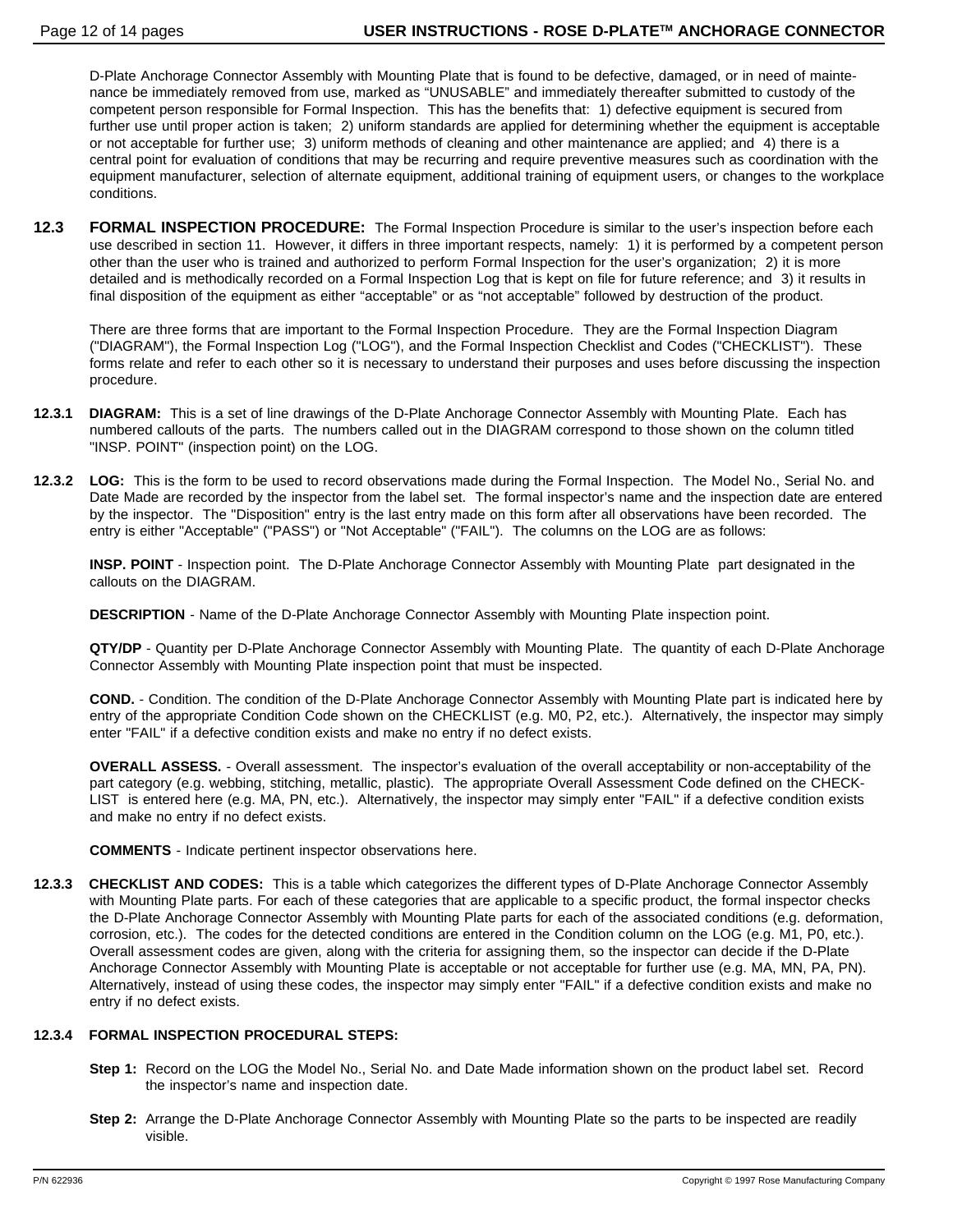- **Step 3:** Starting with the parts shown on the LOG, inspect each part (inspection point) one at a time. Refer to the DIAGRAM for identification of each inspection point. Each part must be inspected for the possible presence of the conditions shown on the CHECKLIST. Enter in the Condition column on the LOG the proper Condition Code (listed on the CHECKLIST) or "FAIL" if a defect exists. If there is any question whether the product condition has materially changed since the last Formal Inspection, retrieve and review the prior Formal Inspection records for the specific product.
- **Step 4:** Determine whether the part (inspection point) is acceptable or not acceptable. If an inspection point has a defective condition, enter in the Overall Assessment column of the LOG the proper code taken from the CHECKLIST or simply "FAIL."
- **Step 5:** Determine disposition of the D-Plate Anchorage Connector Assembly with Mounting Plate. If in step 4 it has been determined that the D-Plate Anchorage Connector Assembly with Mounting Plate is not acceptable, enter "N" or "FAIL" in the Disposition space on the LOG. In addition, a notation should be made in this space as to whether the D-Plate Anchorage Connector Assembly with Mounting Plate is to be destroyed, returned to manufacturer/distributor, etc.
- **Step 6:** If in step 4 it has been determined that the D-Plate Anchorage Connector Assembly with Mounting Plate is acceptable for further use, enter "A" or "PASS" in the Disposition space on the LOG.

| <b>TYPE OF PART</b><br><b>INSPECTED</b> | CONDITION                                                                                                                                                                            | COND.<br>CODE                                                                                      | OVERALL ASSESSMENT<br>CODE                                            | LEGEND                                                                                                                                                  |
|-----------------------------------------|--------------------------------------------------------------------------------------------------------------------------------------------------------------------------------------|----------------------------------------------------------------------------------------------------|-----------------------------------------------------------------------|---------------------------------------------------------------------------------------------------------------------------------------------------------|
| Metallic                                | Deformed/fractured<br>Corroded/deep pits<br>Missing/loose<br>Heat exposure<br>Chemical exposure<br>Burrs/sharp edges<br>Cuts/deep nicks<br>Malfunction<br>Other<br>No visible change | M 1<br>M 2<br>M <sub>3</sub><br>M 4<br>M 5<br>M 6<br>M 7<br>M <sub>8</sub><br>M9<br>M <sub>0</sub> | - (Metallic acceptable)<br>МA<br>- (Metallic not acceptable)<br>МN    | Disposition:<br>$A - (Acceptable)$ $N - (Not acceptable)$<br>Enter "A" (or "PASS") or "N" (or "FAIL")<br>in Disposition blank on Formal Inspection Log. |
| Structure                               | Chips<br>Cracks/Fracture<br>Missing/loose<br>Burns/heat exposure<br>No visible change                                                                                                | S1<br>S <sub>2</sub><br>S <sub>3</sub><br>P <sub>4</sub><br>S <sub>5</sub>                         | SA<br>- (Structure acceptable)<br>S N<br>- (Structure not acceptable) | Criteria for disposition of "N" (Not<br>acceptable):<br>If there is one or more Overall Assessment                                                      |
| <b>Plastic</b>                          | Cut/broken/deformed<br>Wear damage<br>Missing/loose<br>Burns/heat exposure<br>Chemical exposure<br>Other<br>No visible change                                                        | P1<br>P <sub>2</sub><br>P <sub>3</sub><br>P <sub>4</sub><br><b>P5</b><br>P6<br>P <sub>0</sub>      | PA<br>- (Plastic acceptable)<br>- (Plastic not acceptable)<br>ΡN      | Code of "N" type (e.g. WN, SN, MN, PN).                                                                                                                 |

#### **12.4 FORMAL INSPECTION CHECKLIST AND CODES**

#### 12.5 FORMAL INSPECTION DIAGRAM